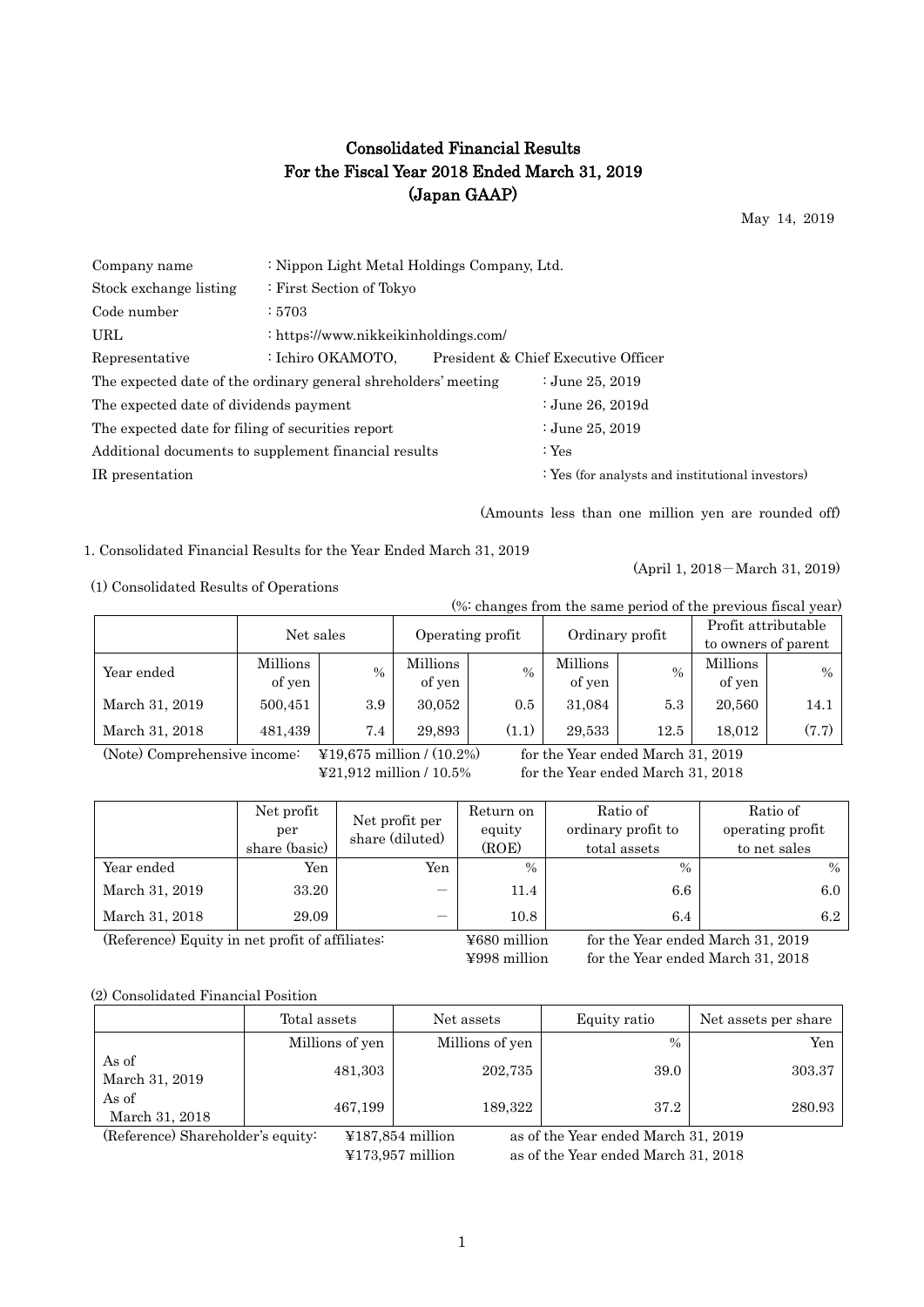(3) Consolidated Cash Flows

|                | Cash flows from      | Cash flows from      | Cash flows from      | Cash and cash              |
|----------------|----------------------|----------------------|----------------------|----------------------------|
|                | operating activities | investing activities | financing activities | equivalents at end of year |
| Year ended     | Millions of yen      | Millions of yen      | Millions of yen      | Millions of yen            |
| March 31, 2019 | 34.644               | (22, 777)            | (8,904)              | 33,545                     |
| March 31, 2018 | 25,868               | (14, 948)            | (17,040)             | 30,517                     |

#### 2. Dividends

|                                                |                            |                             | Annual dividend per share  |             |        | Total                 |                                | Ratio of                                     |
|------------------------------------------------|----------------------------|-----------------------------|----------------------------|-------------|--------|-----------------------|--------------------------------|----------------------------------------------|
|                                                | End of<br>first<br>quarter | End of<br>second<br>quarter | End of<br>third<br>quarter | Year<br>end | Annual | dividends<br>(annual) | Payout ratio<br>(consolidated) | dividends to<br>net assets<br>(consolidated) |
|                                                | Yen                        | Yen                         | Yen                        | Yen         | Yen    | Millions of           | $\frac{0}{0}$                  | $\%$                                         |
| Year ended<br>March 31,<br>2018                |                            | 4.00                        |                            | 4.00        | 8.00   | yen<br>4,955          | 27.5                           | 3.0                                          |
| March 31,<br>2019                              | __                         | 4.00                        |                            | 5.00        | 9.00   | 5,574                 | 27.1                           | 3.1                                          |
| Year ending<br>March 31,<br>2020<br>(forecast) |                            | 4.00                        |                            | 5.00        | 9.00   |                       | 27.9                           |                                              |

## 3. Forecast of Consolidated Financial Results for the Year Ending March 31, 2020

(April 1, 2019-March 31, 2020)

|  |  |  | (%: changes from the same period of the previous fiscal year) |  |
|--|--|--|---------------------------------------------------------------|--|
|  |  |  |                                                               |  |

|                                        | Net sales          |               | Operating profit   |               | Ordinary profit    |               | Profit<br>attributable to<br>owners of parent |               | Net.<br>profit<br>per<br>share |
|----------------------------------------|--------------------|---------------|--------------------|---------------|--------------------|---------------|-----------------------------------------------|---------------|--------------------------------|
|                                        | Millions<br>of yen | $\frac{0}{0}$ | Millions<br>of yen | $\frac{0}{0}$ | Millions<br>of yen | $\frac{0}{0}$ | Millions<br>of yen                            | $\frac{0}{0}$ | Yen                            |
| Six months ending<br>September 30,2019 | 245,000            | (0.1)         | 13,000             | (8.4)         | 12,500             | (14.8)        | 8,500                                         | (16.1)        | 13.73                          |
| Year ending<br>March 31, 2019          | 510,000            | 1.9           | 31,000             | $3.2\,$       | 30,500             | (1.9)         | 20,000                                        | (2.7)         | 32.30                          |

\*Notes

(1) Changes of important subsidiaries during the period

 (Changes of specific subsidiaries in accordance with changes in the scope of consolidation) : None Newly added: — (Company name:  $-$  ) Excluded :  $-$  (Company name :  $-$  )

(2) Changes in accounting policies and changes or restatement of accounting estimates

| (i) Changes in accounting policies caused by revision of accounting standards | : None |
|-------------------------------------------------------------------------------|--------|
| (ii) Changes in accounting policies other than (i)                            | : None |
| (iii) Changes in accounting estimates                                         | : None |
| (iv) Restatements                                                             | : None |

(3) Number of shares outstanding (common stock)

(i) Number of shares outstanding at end of period (including treasury stock)

| As of the Year ended March 31, 2019 | 619,937,500 shares   |
|-------------------------------------|----------------------|
| As of the Year ended March 31, 2018 | $619,937,500$ shares |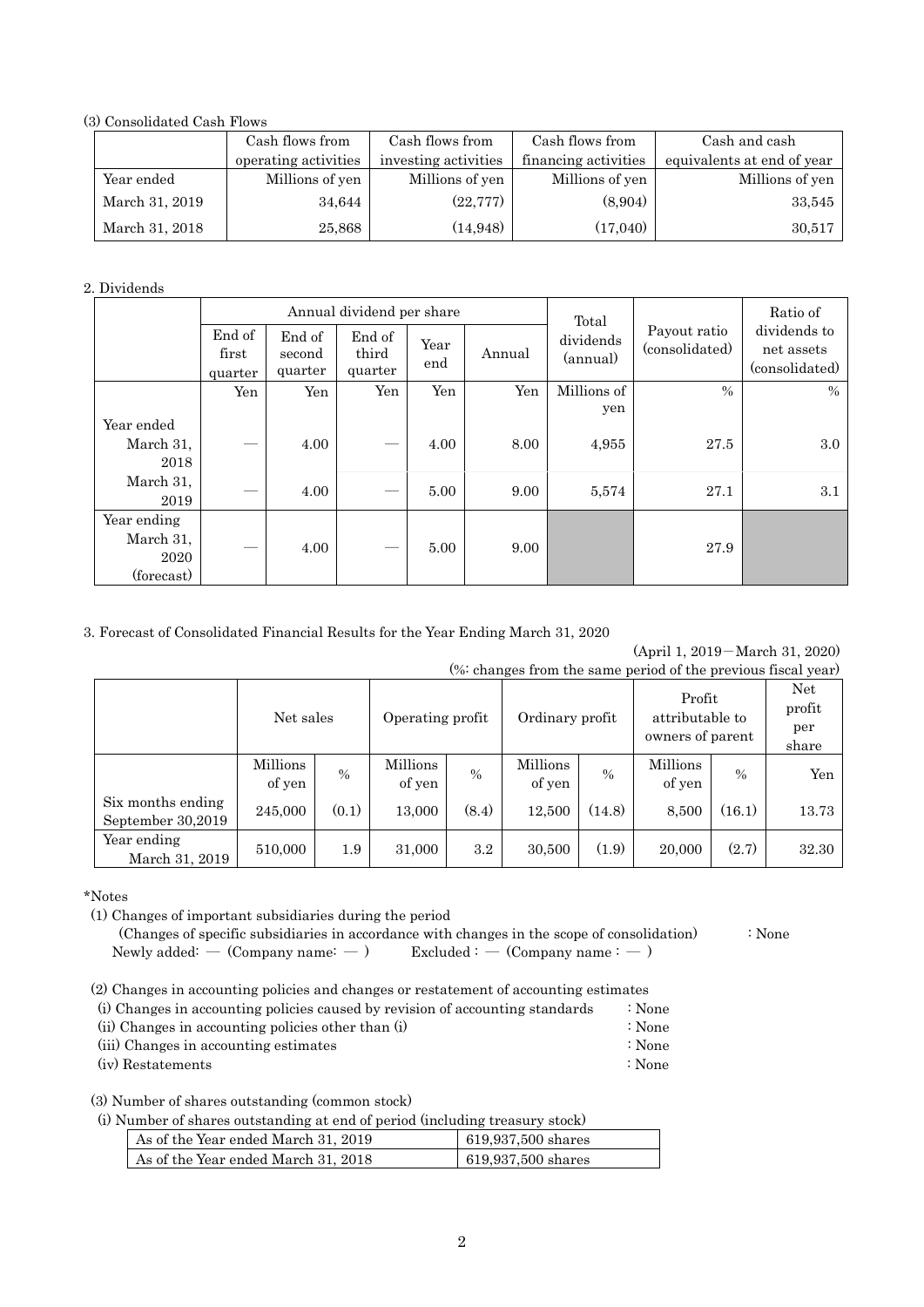(ii) Number of treasury stock at end of period

| As of the Year ended March 31, 2019                        | $720,629$ shares   |  |  |  |  |  |
|------------------------------------------------------------|--------------------|--|--|--|--|--|
| As of the Year ended March 31, 2018                        | 714,480 shares     |  |  |  |  |  |
| (iii) Average number of shares outstanding during the term |                    |  |  |  |  |  |
| For the Year ended March 31, 2019                          | 619,220,839 shares |  |  |  |  |  |
| For the Year ended March 31, 2018                          | 619,227,270 shares |  |  |  |  |  |

\*This financial summary is not subject to audit.

\* Explanations and other special notes concerning the appropriate use of business performance forecasts:

- The forward-looking statements such as result forecasts included in this document are based on the information available to the Company at the time of the announcement and on certain assumptions considered reasonable, and the Company makes no representations as to their achievability. Actual results may differ materially from the forecast depending on a range of factors.

\* Supplementary materials and IR meetings on financial results:

-We will hold an IR meeting on financial results for analysts and institutional investors on May 22, 2019. Contents of the meeting in both English and Japanese will be posted on our website immediately after the meeting.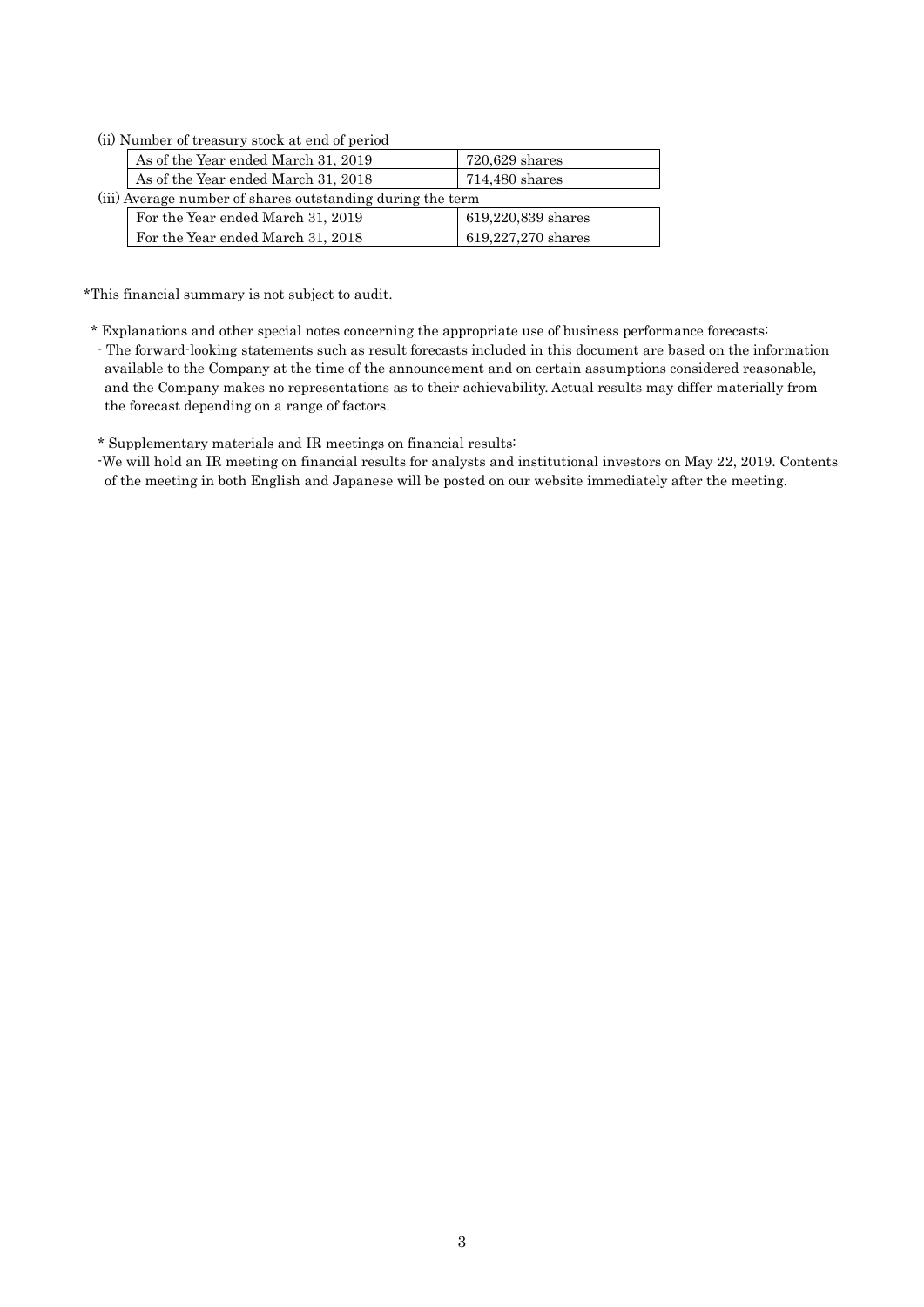# 【Attached documents】 Consolidated Financial Statements

## 1: Consolidated Balance Sheets

|                                                                          |         | (Millions of yen)                       |
|--------------------------------------------------------------------------|---------|-----------------------------------------|
|                                                                          | 2018    | As of March 31, As of March 31,<br>2019 |
| Assets                                                                   |         |                                         |
| Current assets                                                           |         |                                         |
| Cash and deposits                                                        | 30,722  | 33,417                                  |
| Notes and accounts receivable - trade                                    | 136,021 | 123,039                                 |
| Electronically recorded monetary claims - operating                      | 18,764  | 29,642                                  |
| Finished products                                                        | 28,276  | 30,453                                  |
| Work-in-progress, including costs related to construction-type contracts | 17,675  | 19,105                                  |
| Raw material and supplies                                                | 20,690  | 22,231                                  |
| Other current assets                                                     | 11,612  | 9,848                                   |
| Allowance for doubtful accounts                                          | (1,089) | (497)                                   |
| Total current assets                                                     | 262,671 | 267,238                                 |
| Fixed assets                                                             |         |                                         |
| Property, plant and equipment                                            |         |                                         |
| Buildings and structures                                                 | 45,824  | 45,994                                  |
| Machinery and equipment                                                  | 41,875  | 44,164                                  |
| Tools, furniture and fixtures                                            | 4,402   | 4,724                                   |
| Land                                                                     | 54,659  | 54,663                                  |
| Construction-in-progress                                                 | 7,242   | 15,023                                  |
| Total property, plant and equipment                                      | 154,002 | 164,568                                 |
| Intangible assets                                                        |         |                                         |
| Goodwill                                                                 |         | 1,999                                   |
| Other intangible assets                                                  | 3,187   | 3,555                                   |
| Total intangible assets                                                  | 3,187   | 5,554                                   |
| Investments and other assets                                             |         |                                         |
| Investment securities                                                    | 32,276  | 29,623                                  |
| Deferred tax assets                                                      | 7,788   | 6,618                                   |
| Other assets                                                             | 7,530   | 7,924                                   |
| Allowance for doubtful accounts                                          | (255)   | (222)                                   |
| Total investments and other assets                                       | 47,339  | 43,943                                  |
| Total fixed assets                                                       | 204,528 | 214,065                                 |
| Total assets                                                             | 467,199 | 481,303                                 |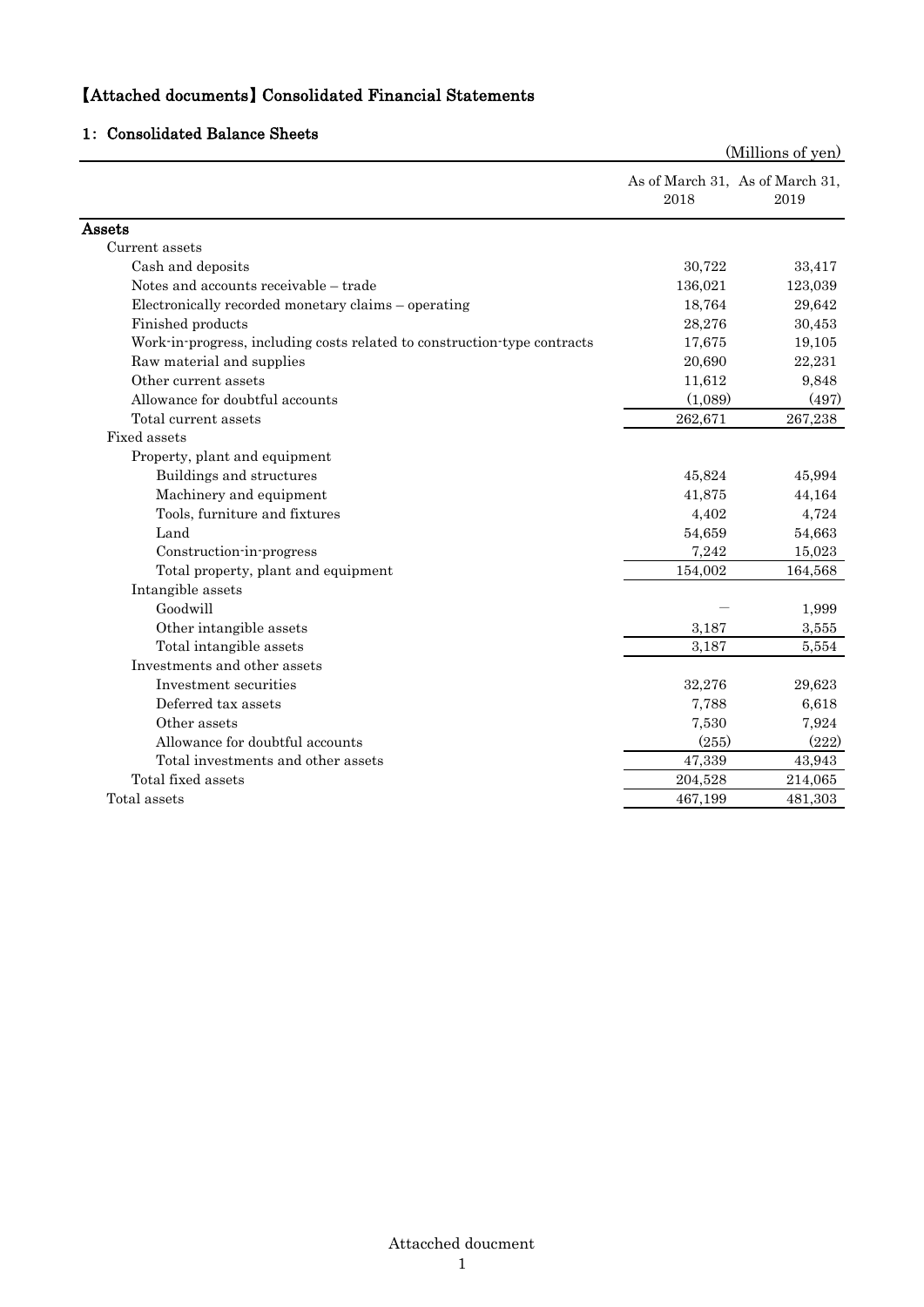|                                              |         | (Millions of yen)                       |  |  |
|----------------------------------------------|---------|-----------------------------------------|--|--|
|                                              | 2018    | As of March 31, As of March 31,<br>2019 |  |  |
| Liabilities                                  |         |                                         |  |  |
| Current liabilities                          |         |                                         |  |  |
| Notes and accounts payable – trade           | 78,630  | 76,244                                  |  |  |
| Short-term borrowings                        | 56,148  | 55,411                                  |  |  |
| Current portion of long-term debt            | 19,363  | 14,496                                  |  |  |
| Income taxes payable                         | 2,110   | 3,422                                   |  |  |
| Other current liabilities                    | 35,478  | 34,791                                  |  |  |
| Total current liabilities                    | 191,729 | 184,364                                 |  |  |
| Long-term liabilities                        |         |                                         |  |  |
| <b>Bonds</b>                                 | 637     | 666                                     |  |  |
| Long-term debt                               | 63,849  | 68,997                                  |  |  |
| Liabilities for retirement benefits          | 19,775  | 19,741                                  |  |  |
| Other long-term liabilities                  | 1,887   | 4,800                                   |  |  |
| Total long-term liabilities                  | 86,148  | 94,204                                  |  |  |
| <b>Total</b> liabilities                     | 277,877 | 278,568                                 |  |  |
| Net assets                                   |         |                                         |  |  |
| Shareholders' equity                         |         |                                         |  |  |
| Common stock                                 | 46,525  | 46,525                                  |  |  |
| Additional paid-in capital                   | 19,064  | 19,500                                  |  |  |
| Retained earnings                            | 101,593 | 117,206                                 |  |  |
| Treasury stock, at cost                      | (67)    | (68)                                    |  |  |
| Total shareholders' equity                   | 167,115 | 183,163                                 |  |  |
| Accumulated other comprehensive income       |         |                                         |  |  |
| Net unrealized gains (losses) on securities  | 4,181   | 3,322                                   |  |  |
| Net unrealized gains (losses) on hedges      | (144)   | (9)                                     |  |  |
| Land revaluation surplus                     | 145     | 145                                     |  |  |
| Foreign currency translation adjustments     | 3,111   | 2,434                                   |  |  |
| Remeasurements of defined benefits plans     | (451)   | (1,201)                                 |  |  |
| Total accumulated other comprehensive income | 6,842   | 4,691                                   |  |  |
| Non-controlling interests                    | 15,365  | 14,881                                  |  |  |
| Total net assets                             | 189,322 | 202,735                                 |  |  |
| Total liabilities and net assets             | 467,199 | 481,303                                 |  |  |
|                                              |         |                                         |  |  |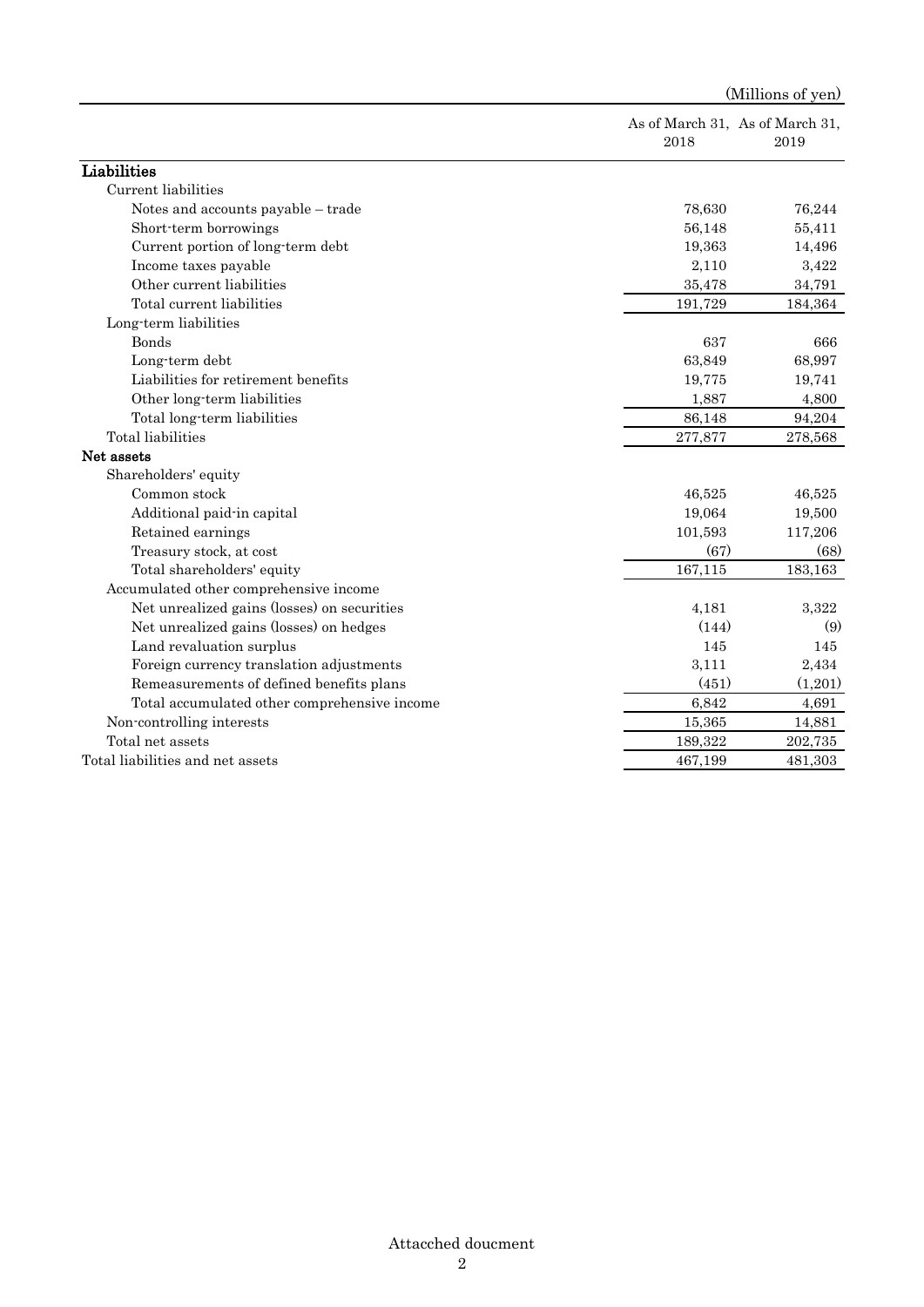## 2: Consolidated Statements of Income and Consolidated Statements of Comprehensive Income

| <b>Consolidated Statements of Income</b>         | (Millions of yen)                 |                                   |
|--------------------------------------------------|-----------------------------------|-----------------------------------|
|                                                  | Year ended<br>(March 31,<br>2018) | Year ended<br>(March 31,<br>2019) |
| Net sales                                        | 481,439                           | 500,451                           |
| Cost of sales                                    | 387,404                           | 403,194                           |
| Gross profit                                     | 94,035                            | 97,257                            |
| Selling, general and administrative expenses     | 64,142                            | 67,205                            |
| Operating profit                                 | 29,893                            | 30,052                            |
| Non-operating profit                             |                                   |                                   |
| Interest income                                  | 90                                | 81                                |
| Dividend income                                  | 670                               | 289                               |
| Equity in earnings of affiliates                 | 998                               | 680                               |
| Rental income                                    | 758                               | 804                               |
| Technical support fee                            | 432                               | 666                               |
| Other                                            | 1,254                             | 2,354                             |
| Total non-operating profit                       | 4,202                             | 4,874                             |
| Non-operating expenses                           |                                   |                                   |
| Interest expense                                 | 1,363                             | 1,301                             |
| Loss on disposal of fixed assets                 | 564                               | 575                               |
| Rental expense                                   | 599                               | 758                               |
| Other                                            | 2,036                             | 1,208                             |
| Total non-operating expenses                     | 4,562                             | 3,842                             |
| Ordinary profit                                  | 29,533                            | 31,084                            |
| Special gains                                    |                                   |                                   |
| Gain on step acquisitions                        |                                   | 1,371                             |
| Gain on bargain purchase                         | 300                               |                                   |
| Total special gains                              | 300                               | 1,371                             |
| Special losses                                   |                                   |                                   |
| Loss on valuation of investment securities       |                                   | 386                               |
| Loss on impairment of fixed assets               | 933                               | 957                               |
| Settlement package                               | 2,029                             |                                   |
| Loss on step acquisitions                        | 117                               |                                   |
| Total special losses                             | 3,079                             | 1,343                             |
| Profit before income taxes                       | 26,754                            | 31,112                            |
| Income taxes - current                           | 4,932                             | 7,342                             |
| Income taxes - deferred                          | 1,819                             | 1,764                             |
| Total income taxes                               | 6,751                             | 9,106                             |
| Net profit                                       | 20,003                            | 22,006                            |
| Profit attributable to non-controlling interests | 1,991                             | 1,446                             |
| Profit attributable to owners of parent          | 18,012                            | 20,560                            |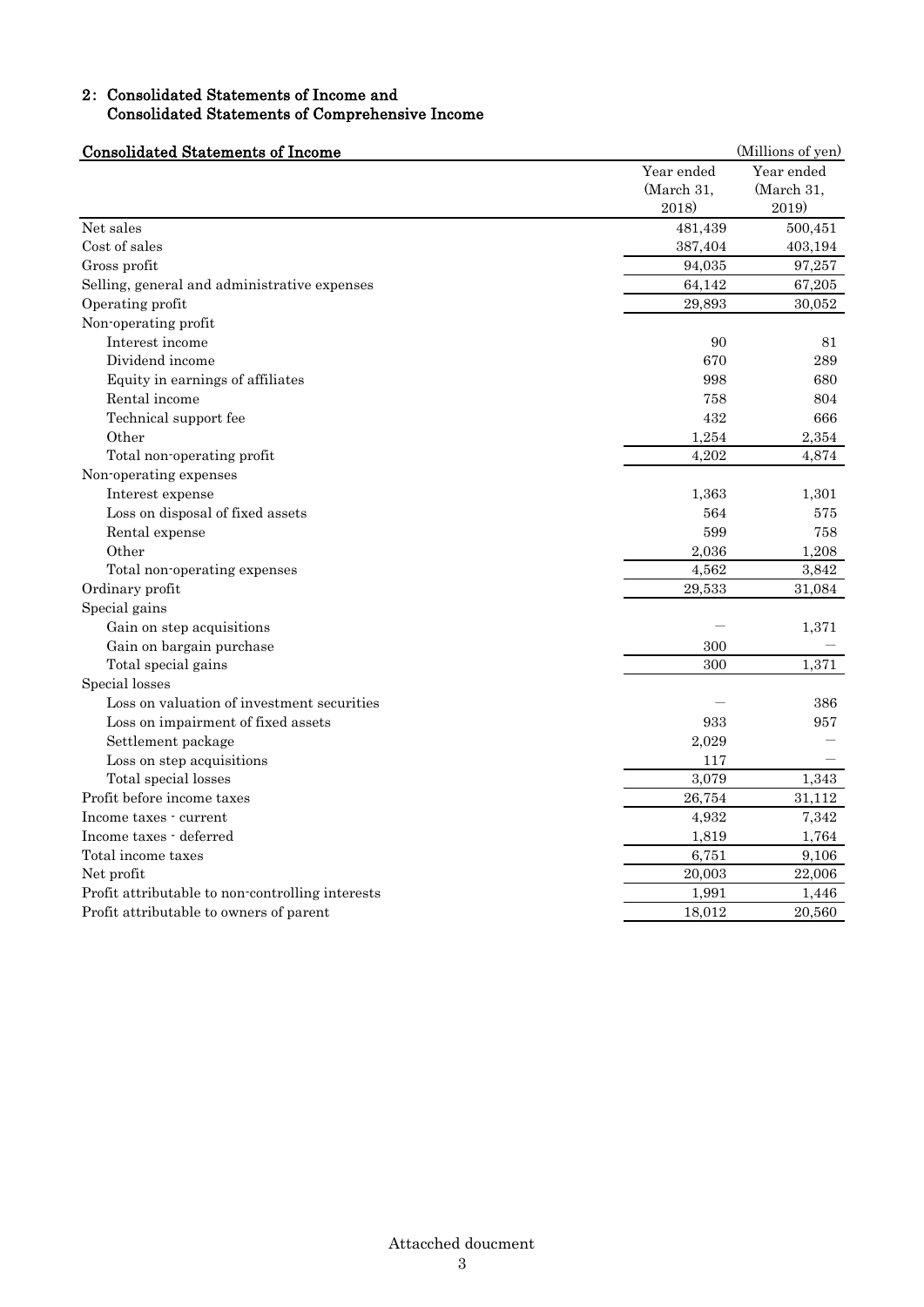| <b>Consolidated Statements of Conprehensive Income</b>         |                                   | (Millions of yen)                 |
|----------------------------------------------------------------|-----------------------------------|-----------------------------------|
|                                                                | Year ended<br>(March 31,<br>2018) | Year ended<br>(March 31,<br>2019) |
| Net profit                                                     | 20,003                            | 22,006                            |
| Other comprehensive income                                     |                                   |                                   |
| Net unrealized gains (losses) on securities                    | (14)                              | (890)                             |
| Net unrealized gains (losses) on hedges                        | (218)                             | 135                               |
| Foreign currency translation adjustments                       | 900                               | (413)                             |
| Remeasurements of defined benefit plans                        | 782                               | (766)                             |
| Equity of other comprehensive income (losses) of affiliates    | 459                               | (397)                             |
| Total other comprehensive income (losses)                      | 1,909                             | (2,331)                           |
| Comprehensive income                                           | 21,912                            | 19,675                            |
| Comprehensive income attributable to owners of parent          | 19,801                            | 18,409                            |
| Comprehensive income attributable to non-controlling interests | 2,111                             | 1,266                             |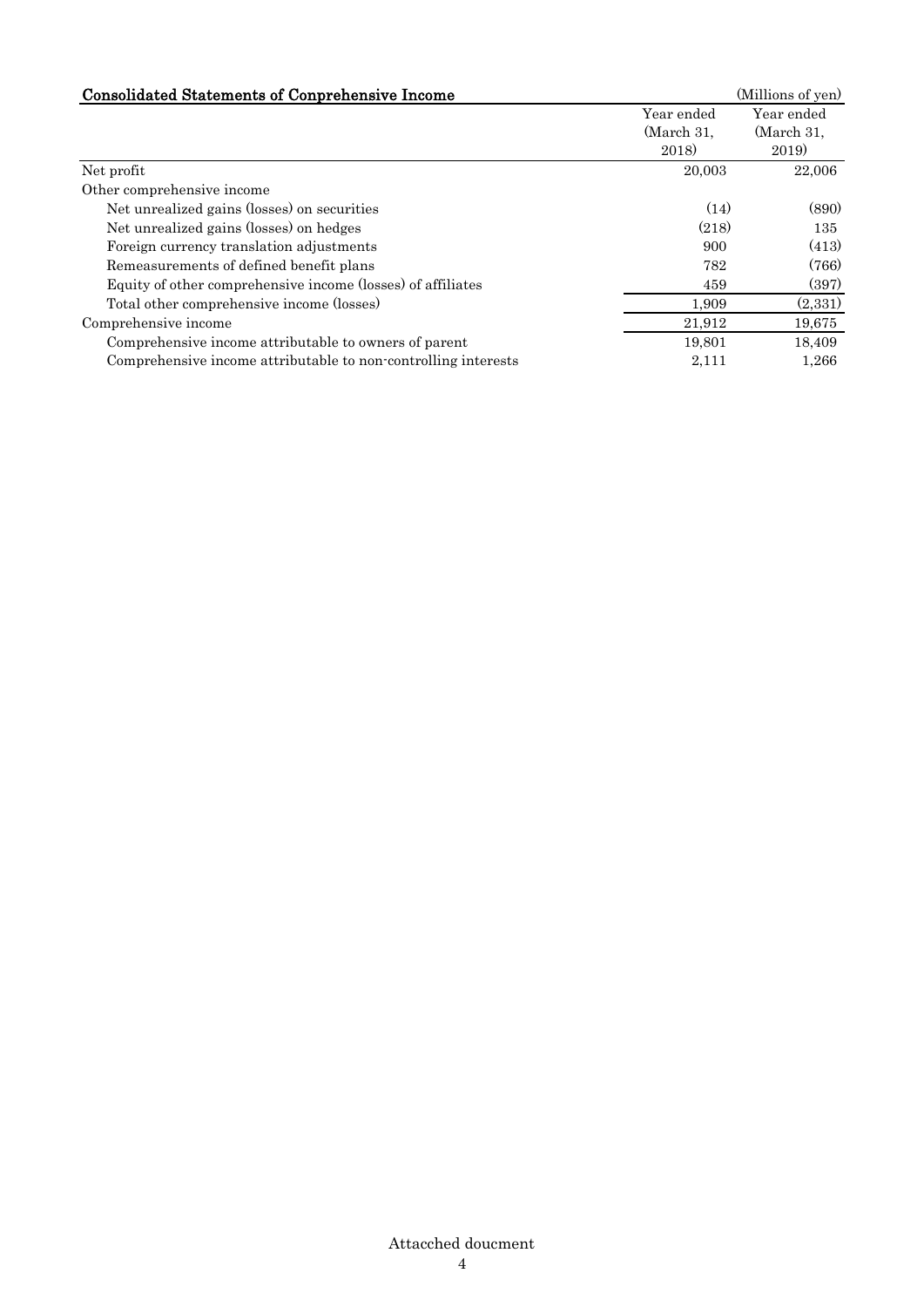## 3: Consolidated Statements of Cash Flows

|                                                                   |                                   | (Millions of yen)                 |
|-------------------------------------------------------------------|-----------------------------------|-----------------------------------|
|                                                                   | Year ended<br>(March 31,<br>2018) | Year ended<br>(March 31,<br>2019) |
|                                                                   |                                   |                                   |
|                                                                   |                                   |                                   |
| Cash flows from operating activities                              |                                   |                                   |
| Profit before income taxes                                        | 26,754                            | 31,112                            |
| Depreciation and amortization                                     | 17,126                            | 17,294                            |
| Amortization of goodwill                                          |                                   | $222\,$                           |
| Loss (gain) on step acquisitions                                  | 117                               | (1,371)                           |
| Loss on impairment of fixed assets                                | 933                               | 957                               |
| Loss (gain) on valuation of investment securities                 |                                   | 386                               |
| Gain on bargain purchase                                          | (300)                             |                                   |
| Settlement package                                                | 2,029                             |                                   |
| Decrease in allowance for doubtful accounts                       | (417)                             | (625)                             |
| Increase (decrease) in liability for retirement benefit           | 413                               | (1,110)                           |
| Interest and dividend income                                      | (760)                             | (370)                             |
| Interest expenses                                                 | 1,363                             | 1,301                             |
| Equity in earnings of affiliates                                  | (998)                             | (680)                             |
| Decrease (Increase) in notes and accounts receivable - trade      | (18, 327)                         | 3,812                             |
| Increase in inventories                                           | (7,075)                           | (4, 186)                          |
| Increase (decrease) in notes and accounts payable - trade         | 10,594                            | (3,721)                           |
| Other                                                             | (24)                              | (1,131)                           |
| Subtotal                                                          | 31,428                            | 41,890                            |
| Interest and dividend income received                             | 1,332                             | 658                               |
| Interest paid                                                     | (1,349)                           | (1,345)                           |
| Settlement package paid                                           |                                   | (2,029)                           |
| Income taxes paid                                                 | (5,543)                           | (4,530)                           |
| Net cash provided by operating activities                         | 25,868                            | 34,644                            |
| Cash flows from investing activities                              |                                   |                                   |
| Payments for purchases of property, plant and equipment           | (19,395)                          | (22, 262)                         |
| Proceeds from sales of fixed assets                               | 816                               | 251                               |
| Payments for purchase of intangible assets                        | (933)                             | (1,373)                           |
| Proceeds from purchase of shares of subsidiaries resulting in     |                                   | 1,201                             |
| change in scope of consolidation                                  |                                   |                                   |
| Proceeds from sales of investment securities                      | 4,096                             |                                   |
| Other                                                             | 468                               | (594)                             |
| Net cash used in investing activities                             | (14, 948)                         | (22, 777)                         |
| Cash flows from financing activities                              |                                   |                                   |
| Net decrease in short-term borrowings                             | (4,176)                           | (852)                             |
| Proceeds from long-term debt                                      | 15,294                            | 20,145                            |
| Repayments of long-term debt                                      | (21, 174)                         | (19,926)                          |
| Proceeds from issuance of bonds                                   | 665                               |                                   |
| Redemption of bonds                                               | (665)                             |                                   |
| Cash dividends paid                                               | (5,578)                           | (4,971)                           |
| Dividends paid to non-controlling interests                       | (687)                             | (691)                             |
| Payments from changes in ownership interests in subsidiaries that |                                   | (1,857)                           |
| do not result in change in scope of consolidation                 |                                   |                                   |
| Other                                                             | (719)                             | (752)                             |
| Net cash used in financing activities                             | (17,040)                          | (8,904)                           |
| Effect of exchange rate changes on cash and cash equivalents      | 293                               | (135)                             |
| Net increase (decrease) in cash and cash equivalents              | (5,827)                           | 2,828                             |
| Cash and cash equivalents at beginning of year                    | 36,286                            | 30,517                            |
| Increase in cash and cash equivalents from                        | 58                                |                                   |
| newly consolidated subsidiary                                     |                                   |                                   |